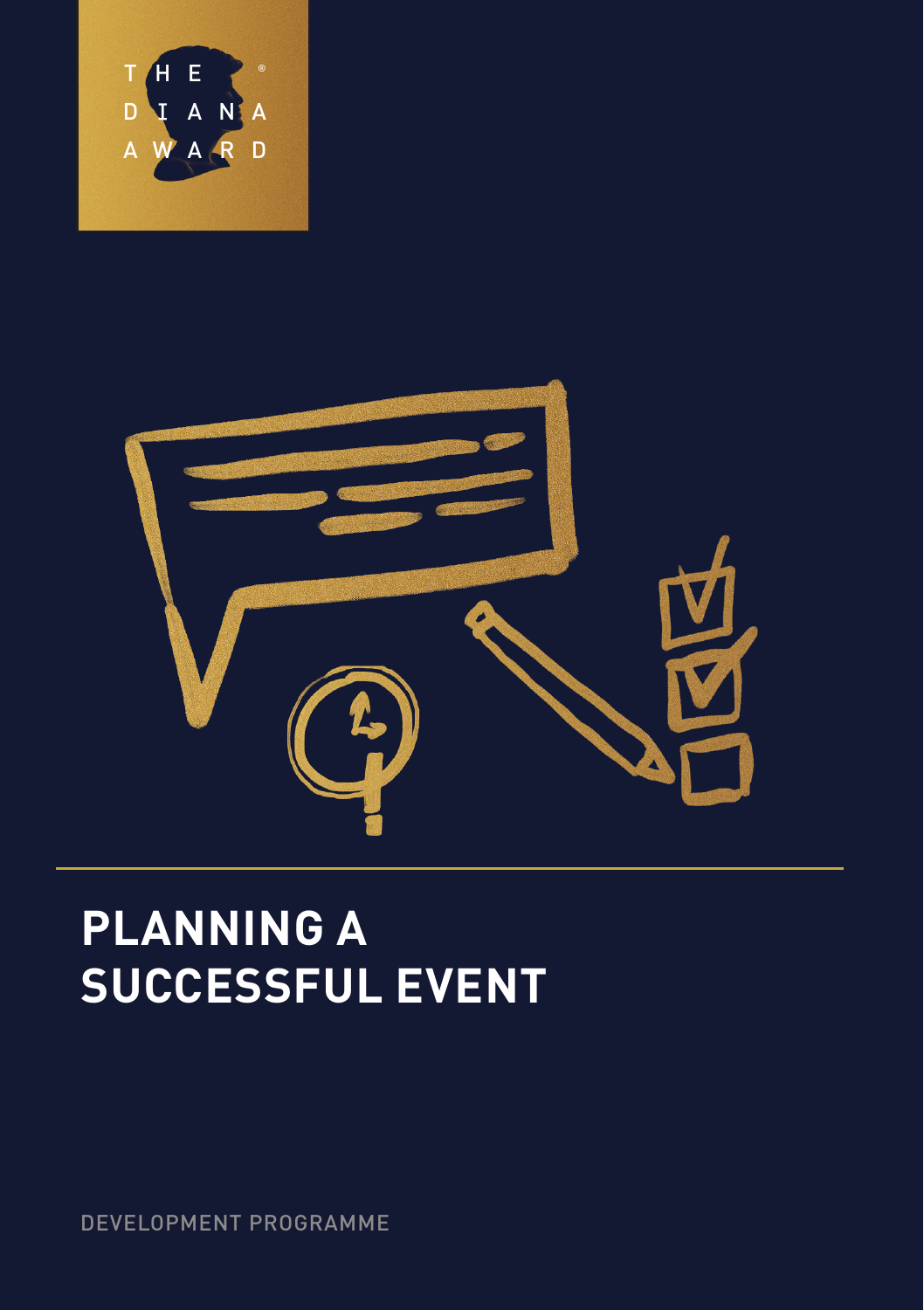### **01. Develop event goals and objectives**

**Define the purpose and format of your event;** what are your aims? Why are you organising the event and what do you hope to achieve? Perhaps you're trying to raise awareness of a cause, or raise some money for your next project.

### **02. Set a date**

**Make sure you give yourself** 

**enough time!** Be aware of holiday dates that may affect attendance and check the dates with key participants, such as the venue, speakers or performers who need to be available. Book your venue immediately! Your event must have a date and location nailed down before you can think about advertising.

#### **03. Organise a team Any event involves an effective**

**team.** Allocate roles and responsibilities early so they are clear about their duties. This will also create accountability. You aren't in this alone!

### **04. Create a brand Make your event stand out.** What

are your themes, your event name, your hashtag, or even your logo? This will be invaluable on social media and when marketing the event, so make it eye catching.

### **05. Create a check list and timeline**

**A timeline will ensure everything runs smoothly.** The check list will

vary depending on the nature of the event, but could include:

- Venue and catering
- Speakers/presenters/ performers
- Publicity/promotion
- Registration/guest list

#### **06. Establish a budget Be realistic and take into account**

## **unforeseeable situations.** Be

prepared! Ensure that you know what your budget is from the start, so you can determine how flexible you can be with it.

## **07. Monitor the administration**

#### **Organisation is key as you will be multitasking through the planning**

**stages.** Check in regularly with guestlist numbers, your team and anyone else involved in the planning of the event. You can also use Google templates or programmes such as Asana, Trello or Teamweek for planning. Even simple Excel won't let you down.

#### **08. Identify sponsors Are there any organisations you**

**could partner with or call on for support?** They could help spread

the word, or offer some pro bono contributions. If you don't ask, you don't get and you have nothing to lose! For example, partnering with a community organisation may offer a free venue space or volunteers. Corporate sponsors may be able to provide gift bags, or raffle prizes.

### **09. Create a publicity plan**

**Even the most amazing entertainment line up requires publicity to get people in the door.**  Get creative! Promotion of your event could include:

- A save the date email or event invite
- A flyer/poster visible in a community space
- A notice on your website if you have one
- A post on social media

#### **10. Don't forget to evaluate**

#### **How will you know that your event has been a success?** Do you

measure success by how many people attended or are you looking at if you met your fundraising target or not? Make sure you are thinking about this at the beginning when you are setting goals and objectives.